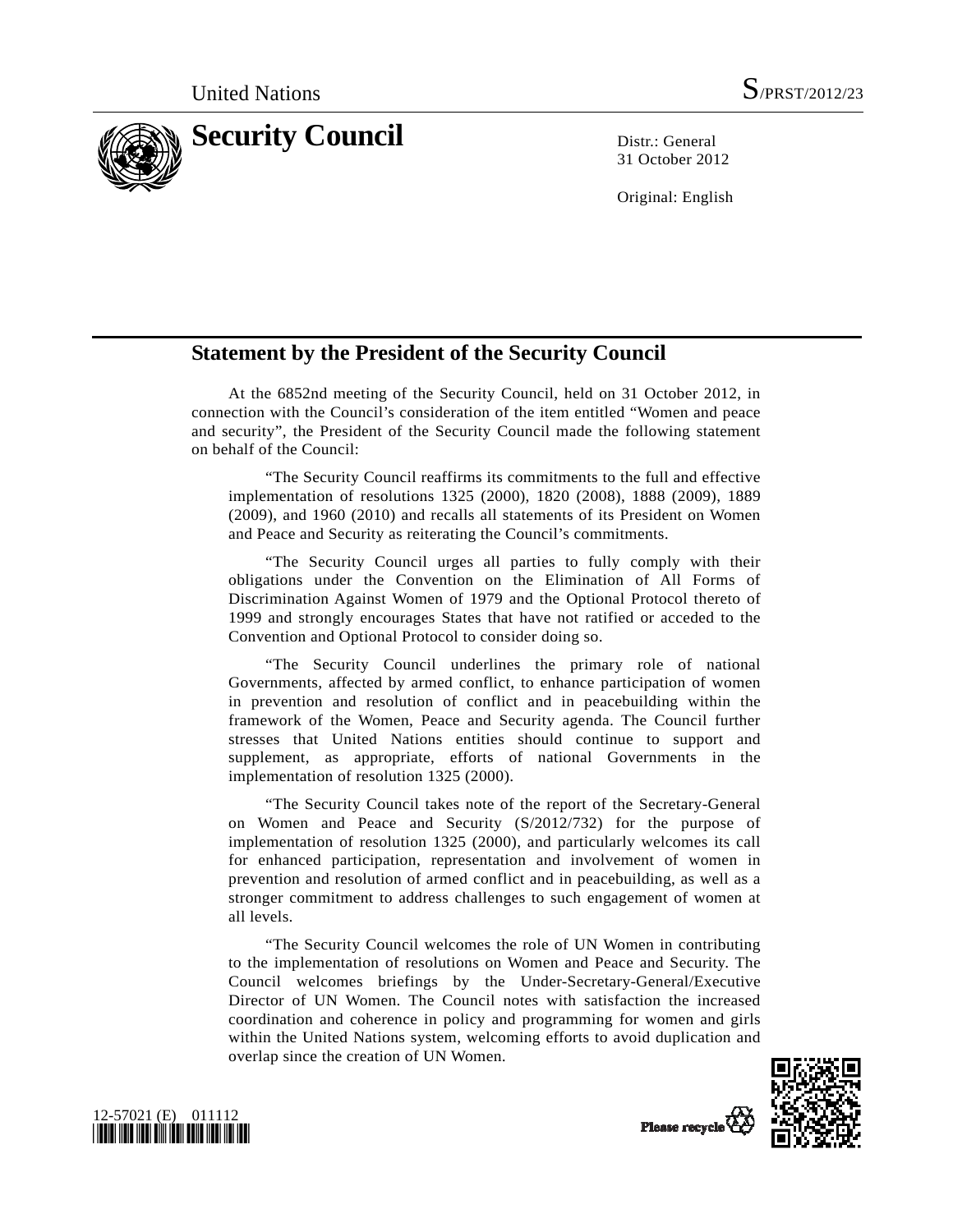"The Security Council recognizes the contributions of civil society, including women's organizations, through informal interactions with members of the Council at headquarters and during Council field missions.

 "The Security Council recognizes the need for more systematic attention to the implementation of women peace and security commitments in its own work to ensure the enhancement of women's engagement in conflict prevention, resolution and peacebuilding and to continue to integrate appropriate gender perspectives into the mandates of relevant United Nations peacekeeping missions as well as in other relevant thematic areas of peace and security.

 "The Security Council welcomes the contribution of Gender Advisers to the implementation of resolutions on women peace and security by providing training and awareness raising of United Nations peacekeepers and assisting in capacity building activities of national governments, as well as those of civil society. In this regard, the Security Council underlines the need for continued, appropriate and regular training for Gender Advisers.

 "The Security Council reiterates its call to deploy Women Protection Advisers to peacekeeping missions. The Council stresses the need to ensure that gains made in the protection and promotion of women's and girls' rights and empowerment are sustained during United Nations mission drawdown and transitions.

 "The Security Council takes note of the important role that civil society, including women's organizations, can play in the prevention and resolution of armed conflict, peacebuilding and post-conflict situations and encourages the international community, regional organizations and concerned Member States to promote their active engagement and effective participation in a variety of roles, as appropriate, with a view to the implementation of 1325 (2000).

 "The Council welcomes the efforts of Member States to implement resolution 1325 (2000) at the national level, including the development of national action plans or other national-level strategies, and encourages Member States to continue to pursue such implementation.

 "The Security Council recognizes the important engagement by men and boys as partners in promoting women's participation in the prevention and resolution of armed conflict, peacebuilding and post-conflict situations.

 "The Security Council welcomes the Secretary-General's call upon his Special Envoys and mediators, as well his senior representatives in United Nations mission context, to regularly consult with civil society, including women's organizations, as well as with women and girls from affected communities, enabling them to actively engage in all stages of peace processes.

 "The Security Council stresses the importance of promoting and protecting the human rights of women and girls in the context of the implementation of resolution 1325 (2000) and other relevant Security Council resolutions. The Security Council acknowledges that human rights of women and girls are at particular risk during armed conflict and post-conflict situations and notes that civil society members working on women's human